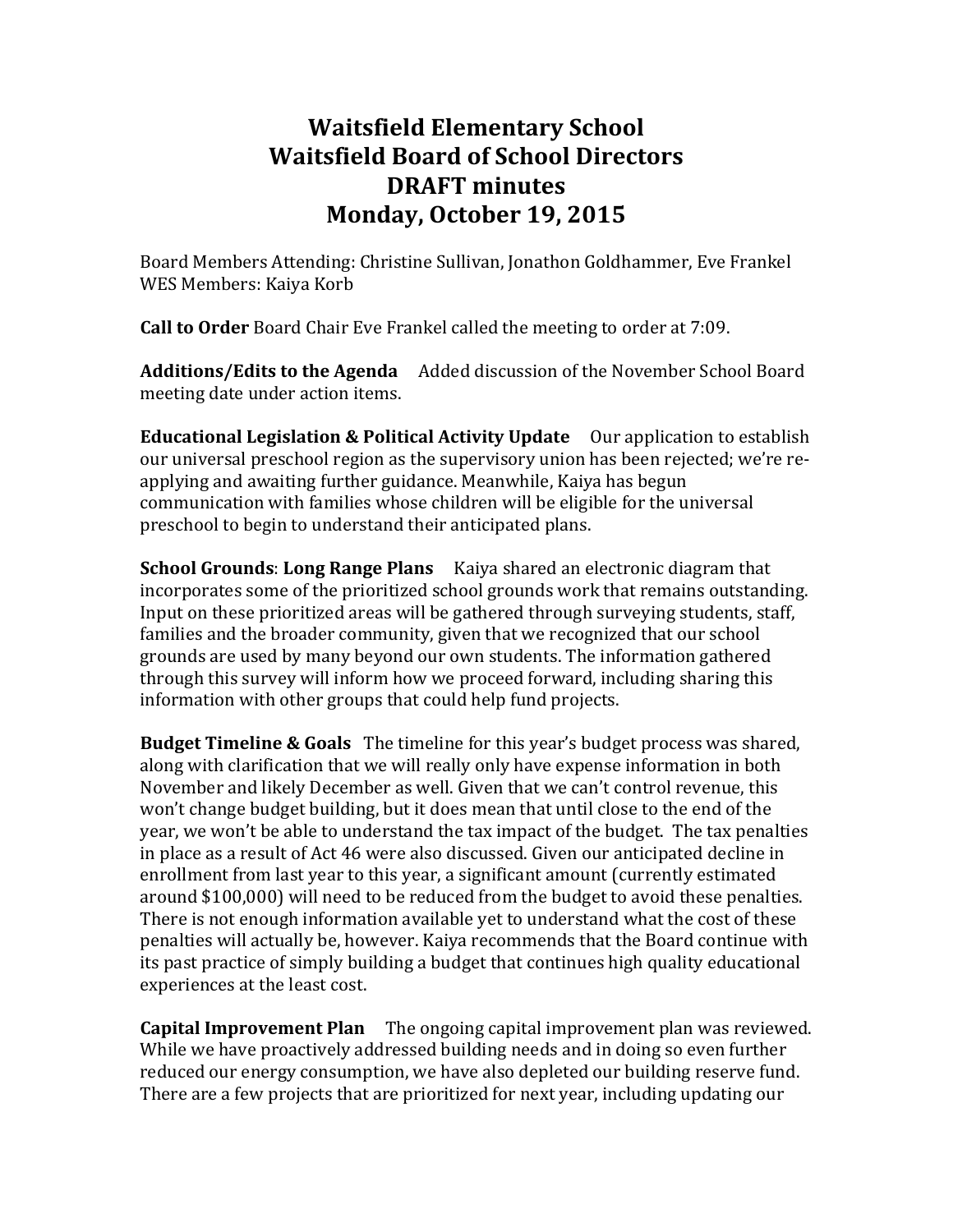HVAC digital controls (the software system behind these controls is out of date) and addressing drainage issues around the school. Additionally, we have several items in our school which are living beyond their anticipated life span and proactively, Kaiya recommends that the board reserve funds going forward so that these could be replaced if needed. Kaiya and Joe are meeting with the HVAC providers to further explore the HVAC upgrade options. These recommendations will be built into the budget materials brought to the next board meeting.

**Enrollment Report** Current enrollment as well as anticipated enrollment for the next few years indicates that the predicted drop in enrollment that we were anticipating for this year has occurred. It is predicted that we will continue to see a slight decline over the next few years. This enrollment information is linked on the school website.

## **Action**

**November Board Meeting** November board meeting was moved to Monday, November 23rd. Christine moved this change, Jonathon seconded. The motion passed unanimously. Eve asked that we include a note in the newsletter inviting people to attend, highlighting this different date and the focus of this meeting on the budget.

2<sup>nd</sup>- 4<sup>th</sup> Grade Play Instruction With the change in the music position, the additional job assignment of providing theater instruction to  $2^{nd}$ -4<sup>th</sup> grade students is no longer feasible. Kaiya reviewed the theater options available to this age group in surrounding schools: Thatcher Brook/available afterschool through a private provider; Moretown/ not provided; Fayston/ not provided; Warren/ available during recess/lunch and paid for by the PTO.

The Board asked for further information to be gathered including what the cost is for private programs and who is currently providing them. Kaiya will also share information in the newsletter and ask for input/feedback.

**Annual school meeting** Jonathon moved to change the annual school meeting to 4 p.m. on town meeting day in collaboration with the change in time for the annual town meeting. Christine seconded. The motion passed unanimously.

Approval of the FY 2016-FY2017 Master Agreement with Teachers This item was tabled until the next meeting as an agreement is not yet finalized for ratification.&

**Board Orders** Jonathon made a motion to accept the pre-approval of voucher number 1044 in the amount of \$47,500.27. Eve seconded. The motion passed unanimously.

Christine made a motion to approve voucher number 1051 in the amount of \$34,364.01. Eve seconded. The motion passed unanimously.